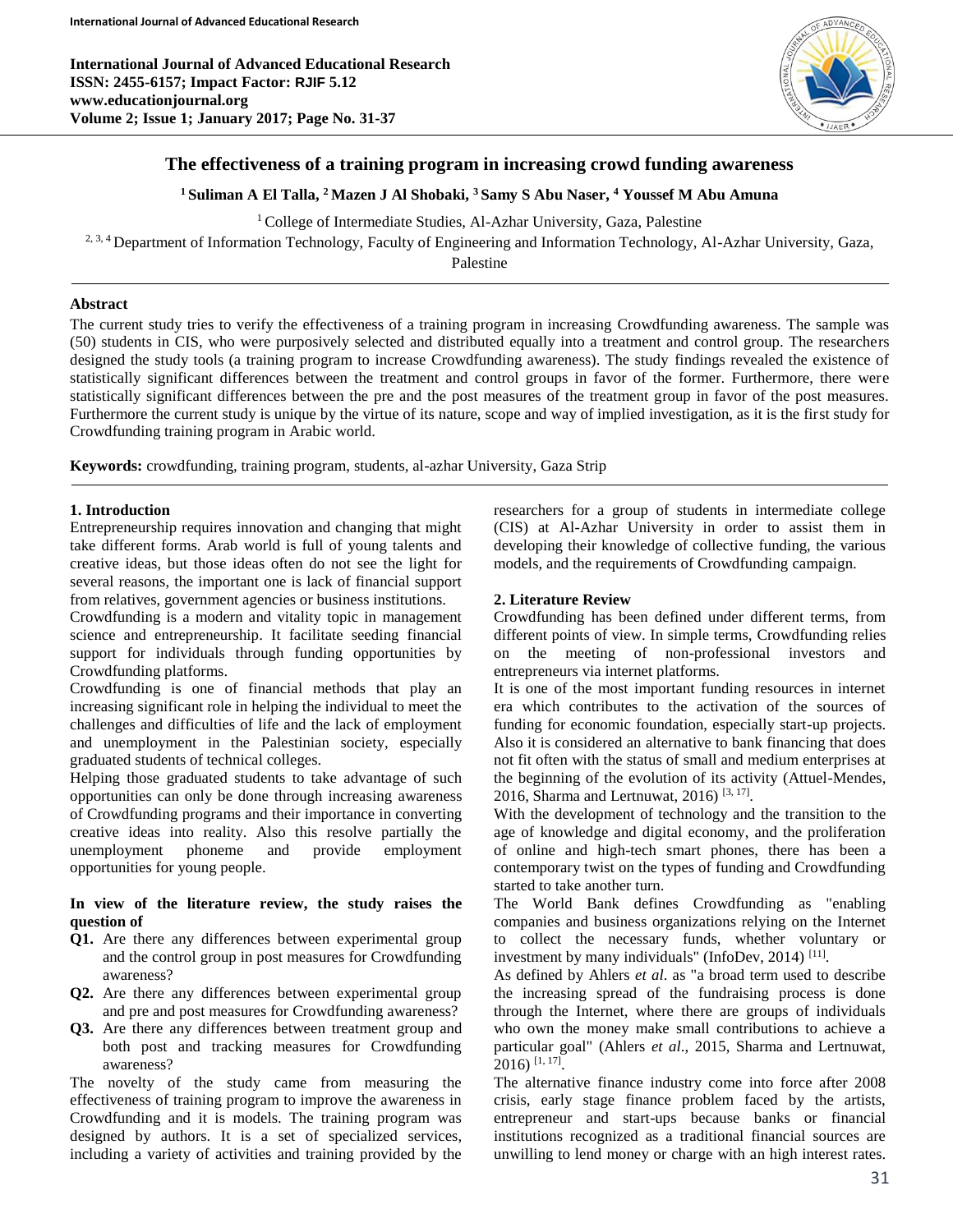That give birth to the new financial market called as "Crowdfunding". The financial crisis and technological innovation is the two major factors for the growth of Crowdfunding.

Currently Crowdfunding market is \$16 billion in 2014, with 2015 to grow to over \$34 billion.

### **3. Crowdfunding Models**

Crowdfunding is characterized by its flexibility on the one hand, and its ability to adapt to environmental changes around it to fit with the objectives and policies of each country, and with the patterns of entrepreneurial projects prevailing in each country.

There are four main categories of Crowdfunding: Equity, Debt or Peer to Peer lending (financial models), Reward and Donation based Crowdfunding (non-financial models).

# **i) Reward Model**

This type of financing is common in financing a product or project which is still being developed. A form of compensation for the financer is the right to pre-order the product or get the product sent when it is finished. An advantage of this form of financing is that it is an alternative market research; if the investors are not willing to invest, they are not interested in the product or project (Arets *et al*., 2014) [2] . Reward model use two types of financing: (AON) and (KIA). The first type (AON) called "all or nothing" or "fixed funding", owner of the project does not receive ant funding only if it has reached the amount required during the permitted time period for the campaign. In case the required amount did not reach what is required, the project owner does not received any amount and lose the site fees. One of the famous sites is (Kickstarter).

The second type of financing (KIA) and the so-called "retention of what has been collected" or "flexible funding", and allows the entrepreneur to obtain any amounts collected during the campaign period even if they have not attained the desired goal. Among the most famous sites that use this model (Indiegogo) site; furthermore, (AON) model is also used (Cumming, and others, 2014) [7] .

# **ii) Donation Model**

This model is called (Donation-Based), where individuals financiers donates to the project without expecting any financial return or percentage of the profits from the project owner (Lehner, 2013)<sup>[14]</sup>, (Sharma and Lertnuwat, 2016)<sup>[17]</sup>. However, although the contributor's motive is charitable, the recipient's need not be donations can fund for-profit enterprises. A sites that provide this service is (Justgiving).

# **iii) Lending Model**

This model is called (Lending-Based) or (Peer-to-Peer). The idea behind this type of Crowdfunding is to cut out the middle man and get cheaper loans or as an investor, get better interest rates. Crowdfunding based on lending is for both the entrepreneur as for the investor an easily accessible form because the entrepreneur doesn't have to sell equity in his firm or initiative which reduces legal and administrative costs (Freedman and Nutting, 2015)<sup>[9]</sup>.

Through this model, good capital for small and medium enterprises can be formed even for big enterprises (Bruton and others, 2015, Sharma and Lertnuwat, 2016)<sup>[5, 17]</sup>.

Lending platforms work as an intermediary between microfinance institutions (MFIs) and lenders. This is mostly crowd-to-business platforms as opposed to real peer-to-peer lending (Attuel-Mendes, 2016)<sup>[3]</sup>.

The banking business in this model is not clear for the individual investor and may be exposed to the possibility of loss of the investment if he did not repay the loans. Among the most famous loan sites is (Kiva).

## **vi) Equity Model**

This model is called (Equity-Based), and in this model the financiers have part of the property rights or participate in the profits or management, as previously agreed with the owner of the project. This model can achieve a high financial gains, and capital can be increased significantly as a result of attracting a large number of investors who are looking for shares in a company or a successful project outside the restrictions of stock market, brokers and do not have large amounts of money to speculate in the stock market (Deffains-Crapsky *et al*., 2014, Sharma and Lertnuwat, 2016)<sup>[8, 17]</sup>.

This model also carries a risk to the owner of the project where the creditor turns in the case of bankruptcy of the project, and the guarantees related to investment may be a bit complicated in some countries, especially with regard to nationality and transfer of funds (Arets *et al.*, 2014)<sup>[2]</sup>. Among the most famous investment sites are (Crowdcube) and (Seedinvest).

# **4. Crowdfunding Requirements**

### **4.1 Regulations and Legislation**

Conditions for investment, policies and regulations for entering the field of entrepreneurship (InfoDev,  $2014$ )<sup>[11]</sup>, cost of startup new businesses, bureaucracy, flexible of the legal system. Also bankruptcy proceedings should be acceptable and uncomplicated allowing for a leading business risk and lack of fear of failure and bankruptcy (Valanciene and Jegeleviciute, 2013) [18] **.** Money transfer and money exchange electronically is an important issue, with the ability of governments to control money laundering and terrorist financing operations (Schwartz, 2013) [16] **.** Protect investors from fraud, swindling, deception, and impose strict restrictions regarding cybercrime that poses a threat to the contemporary business models. (Hazen, 2012) <sup>[10]</sup>. As for intellectual property rights and patents, Crowdfunding sites often disclaims any fraud or violation of the right to property and the project owner is required to obtain a patent or intellectual property rights.

# **4.2 Social Media**

Technology helps in establishing the contemporary business models that depend on the Internet, and helps facilitate government regulatory actions on those systems and get accurate information (Moisseyev, 2013)  $[15]$ , (Calic and Mosakowski, 2016)<sup>[6]</sup>.

Technology is also working in these models as the role of mediator between the financier and the owner of the project. It contributes to the idea of participatory economy and easing formalities for traditional financing.

Social Networks like (Facebook), (Linkedin) and (Twitter) and other play key role in Crowdfunding models, The more in the circle of acquaintances and friends the more the owner of the project can promote his idea effectively, with little effort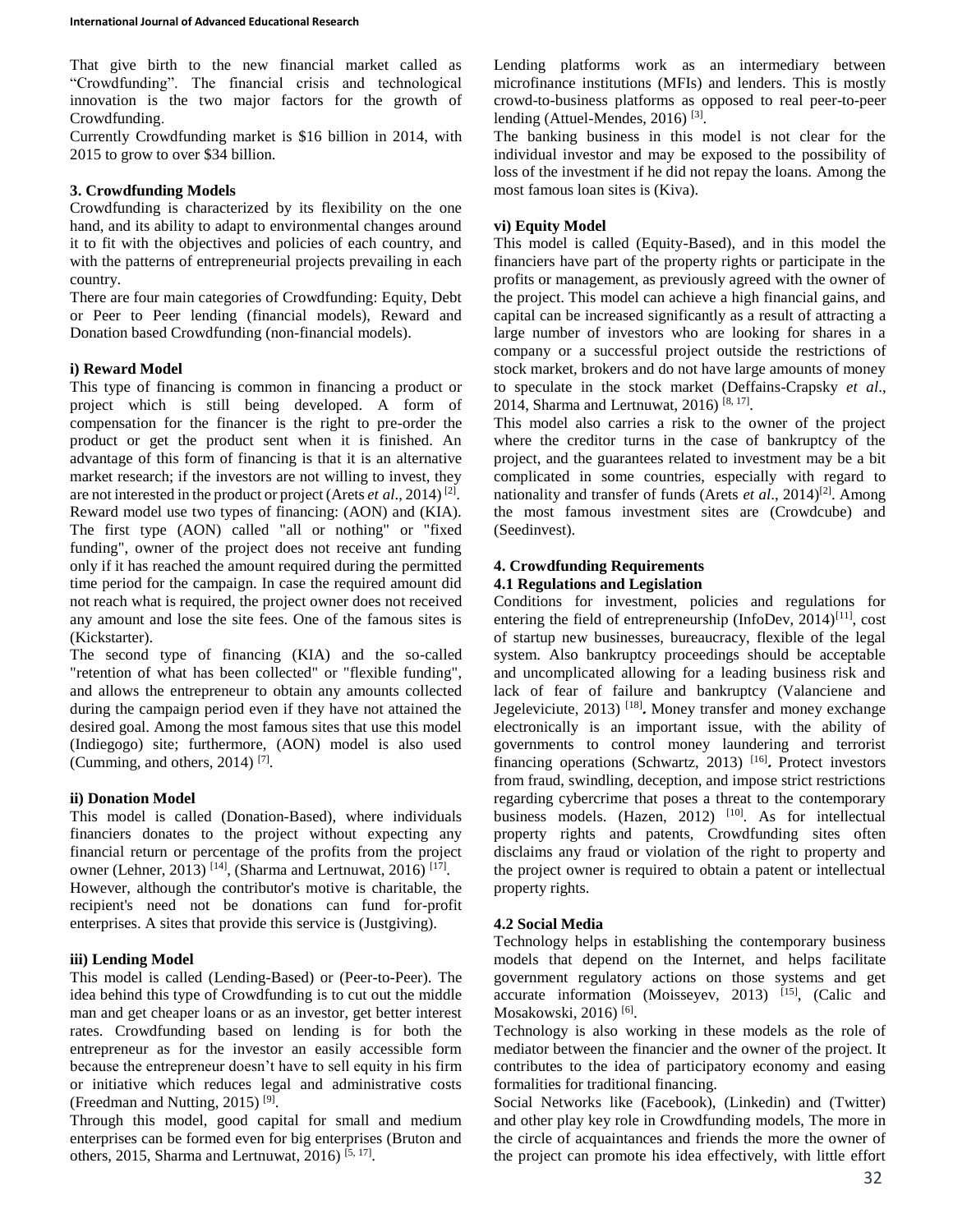and without costs (Balboni and others, 2014)  $[4]$ . (Kuppuswamy and Bayus, 2017)<sup>[13]</sup>.

## **4.3 The Culture of Entrepreneurship**

Crowdfunding depends on the existence of entrepreneurial culture within the country, and studies on the subject show that factors such as culture, legal environment and economic incentives have an impact on the development and success of entrepreneurship.

These factors are either restricts or enables stimulating entrepreneurship projects, and therefore governments should encourage entrepreneurial culture by supporting entrepreneurship, business incubators and business accelerators (InfoDev, 2014, Josefy and others, 2016)  $^{[11, 12]}$ .

### **5. The Training Program**

The researchers have built a training program to aware students on Crowdfunding using the following steps:

- Viewing the Crowdfunding literature such models and various literature on Crowdfunding as well as access to the literature of previous studies related to the search topic.
- Visit platforms of Crowdfunding in Gaza Strip to identify the nature of their work.
- Conduct interviews with a sample of 40 students (CIS) college in order to identify the degree of awareness of Crowdfunding and its models.

# **The Training Program Common Objectives**

Develop awareness of Crowdfunding among (CIS) students and the following aspects of studies: (Crowdfunding concept, Crowdfunding models, Crowdfunding requirements).

### **The Training Program Common Special Objectives**

The researchers are expected after the completion of the implementation of training procedures, that the students are able to achieve the following:

- **Introduce participants to the Crowdfunding concept,** Crowdfunding models, and Crowdfunding requirements.
- Develop the capacity of the participants to generate entrepreneurial ideas and turn them to reality through Crowdfunding campaigns.
- Familiarize participants with business incubators and platforms collective existing funding locally, regionally and internationally.
- Develop the capacity of the participants to diversity in solving the problems facing the Crowdfunding campaigns.
- Develop the ability to make informed decisions to face the crisis.

### **The Training Program Importance**

The importance of the design of the training program that it contributes to dealing with a dynamic and realistic problem emerged from the increasing rate of unemployment among youth, the siege imposed on the Gaza Strip, and the state of frustration and despair prevailing in the Gaza Strip, facing the Palestinian people in general and students of educational institutions in particular, all of that reflected negatively on students in the absence of a horizon for jobs both in the public or private sector, so the program was to contribute to the reduction and to increasing the availability of employment opportunities through the conversion of creative ideas and the entrepreneurial college students to the reality among

Crowdfunding campaigns.

# **The Training Program Fundamentals**

The training program is based on a group of fundamentals including:

- 1. Taking into account the flexibility of human behavior, and its ability to adjust and change.
- 2. Taking into account individual differences among the participants in the mental capacity, and creative.
- 3. Taking into account the exceptional circumstances of the Gaza Strip, and influences prevailing.

### **The Training Program Boundaries**

- **Human boundaries**: The training program was applied to a sample of (25) students from College of Intermediate Studies (CIS): Al-Azhar University.
- **Place boundaries**: the training program carried out on members of the target group, and in group sessions, in CIS.
- **Time boundaries**: the training program implemented in the year (2017).

# **The Training Program Techniques and Methods**

The researchers have been using a number of methods and technicians that suitable for the purpose of training program, like: lectures, discussion and dialogue, brainstorming, visual display, videos, and realistic examples across the Web.

## **The Training Program Assessment**

- **Pre-assessment**: by applying the Crowdfunding measurement, on both of the experimental group and control group before starting the implementation of the training program to verify the homogeneity of the groups.
- **Post-assessment**: by applying the Crowdfunding measurement on the experimental group and control group, after applying the training program, to make sure that it has achieved the desired objectives.
- **Tracking-assessment**: After the completion of applying the training program in about two months the researchers applied the study tools on the experimental group, in order to follow-up the continuity of the program's impact.

### **6. Research Hypotheses**

- **H1 :** There were statistically significant differences between the mean of the experimental group and the control group in post measurement on the Crowdfunding questionnaire for the experimental group.
- **H2 :** There are statistically significant differences between the mean of the experimental group in both pre and post measurement on the Crowdfunding for post-measurement.
- **H3 :** There are no statistically significant differences between the mean of the experimental group in both post and tracking measurement on the Crowdfunding.

### **7. Research Design**

### **Study Population and Sampling**

The researchers used the experimental method, which relies on (pre, post, and tracking test) for each of the experimental group and the control group, in order to identify the effectiveness of the training program to raise awareness of the Crowdfunding in the College of intermediate studies (CIS) at Al-Azhar University.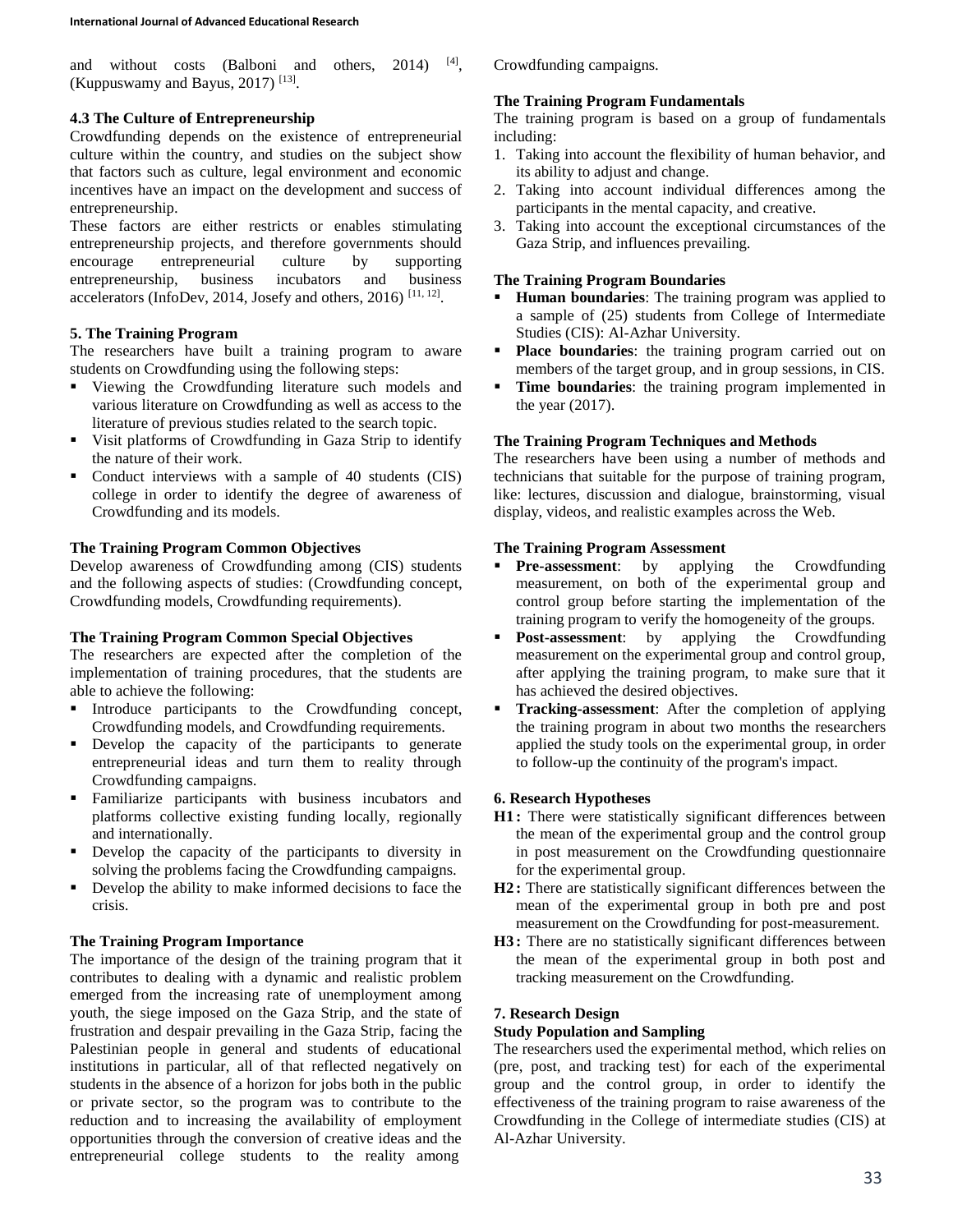The study population consisted of all students in CIS: (2620 students) (Acadimic Affairs: CIS).

The researchers applied the Crowdfunding measure on sample consists of (350) students in CIS from computer and management sciences programs, to determinate the lowest degree in Crowdfunding awareness, then they choose (50) students and they divided them in two equal groups: control group: (25) students, experimental group (25) students.

**Table 1:** significance of differences among the mean ranks of the experimental and control groups in the pre measurements on Crowdfunding measure using Mann-Whitney test

| bņ<br>CD.<br>° | <b>Dimensions</b>         | Control Group $N = 25$ |                  | Experimental Group $N = 25$ | <b>U</b> Value   | <b>Z</b> Value |          |          |
|----------------|---------------------------|------------------------|------------------|-----------------------------|------------------|----------------|----------|----------|
|                |                           | Ranks mean             | <b>Ranks Sum</b> | Ranks mean                  | <b>Ranks Sum</b> |                |          | Sig.     |
|                | Crowdfunding concept      | 22.94                  | 573.50           | 28.06                       | 701.50           | 248.50         | $-1.248$ | Not Sig. |
| €              | Crowdfunding models       | 23.98                  | 599.50           | 27.02                       | 675.50           | 274.50         | $-0.741$ | Not Sig. |
|                | Crowdfunding requirements | 22.44                  | 561.00           | 28.56                       | 714.00           | 236.50         | $-1.493$ | Not Sig. |
|                | <b>Total Degree</b>       | 22.10                  | 552.50           | 28.90                       | 722.50           | 227.50         | $-1.654$ | Not Sig. |

It is seen from the above table that there were no statistically significant differences between the ranks mean of the control group and the experimental group in the pre measuring on the Crowdfunding measure.

### **Research Instrument**

The researchers were build Crowdfunding awareness measurement in the following steps:

- 1. Reviewing the literature and previous studies dealt with the concept of Crowdfunding.
- 2. Reviewing a set of measurements, which focused on measuring the concept of Crowdfunding.
- 3. The researchers visited and met with students to identify entrepreneurial ideas to students and the difficulties they face in their application on the ground.
- 4. As the researchers select sub-dimensions of the Crowdfunding, and determining operational definition for each dimension of the measurement dimensions, and determinate its paragraphs.
- 5. Crowdfunding measurement consists of (30 paragraphs) distributed among three sub-dimensions: the concept of Crowdfunding, Crowdfunding models, Crowdfunding campaign requirements of (10) paragraphs for each dimension.
- 6. The researchers viewed the measurement on a group of university professors and specialists in management and entrepreneurship, to make observations about the

measurement and its dimensions paragraphs, and they were taking all notes.

| <b>Table 2:</b> Research instrument |
|-------------------------------------|
|                                     |

| <b>Dimension 1: Crowdfunding</b>           | No. of statements |
|--------------------------------------------|-------------------|
| Sub-d1: Crowdfunding concept               | 10                |
| Sec-d1: Crowdfunding models                | 10                |
| Thrd-d1: Crowdfunding campaign requirement | 10                |

### **Reliability and validity**

The researchers applied the measurement on pilot study sample consists of (25) students from study population to verify Crowdfunding measurement fitting through calculated the validity and reliability using appropriate statistical ways.

### **Structural Validity (internal consistency)**

The researchers calculated the internal consistency of the Crowdfunding measurement through calculated the correlation coefficients between each paragraph and its dimension. All three sub-dimensions showed that the correlation values are statistically significant in research instruments dimension with the total degree of each sub-dimension (sig  $< 0.05$ ).

According to that, the researchers have realized that the measurement is characterized by a high degree of validity.

#### **Measurement Reliability**

To check the measurement reliability, the researchers using the following methods:

#### **i) Half Split Method**

| No | <b>Dimensions</b>         | Paragraphs no. |       | Sig. level |
|----|---------------------------|----------------|-------|------------|
|    | Crowdfunding concept      |                | 0.629 | 0.01       |
|    | Crowdfunding models       |                | 0.808 | 0.01       |
|    | Crowdfunding requirements |                | 0.490 | 0.05       |
|    | Total degree              |                | 0.802 | $\rm 0.01$ |

**Table 3:** the reliability factors of Crowdfunding measurement in half split method

The above table clear that the reliability coefficients using half split method are statistically significant, suggesting that the measurement has a good degree of reliability.

### **ii) Alpha Cronbach Method**

**Table 4:** the reliability factors of Crowdfunding measurement in alpha cronbach method

| Ńо | <b>Dimensions</b>         | <b>Cronbach's Alpha</b> |
|----|---------------------------|-------------------------|
|    | Crowdfunding concept      | 0.453                   |
|    | Crowdfunding models       | 0.667                   |
|    | Crowdfunding requirements | 0.496                   |

The above table clear that the reliability coefficients using alpha cronbach method are statistically significant, and total reliability coefficient was (0.755) suggesting that the measurement has a good degree of reliability.

# **Statistical Procedures**

Several statistical tools were used for data analysis and hypotheses testing, including reliability Correlation using Cronbach's alpha, "ANOVA", Mann-Whitney test and Wilcokson test.

Also the researchers used tow tolls for the research which are the training program and Crowdfunding awareness instrument.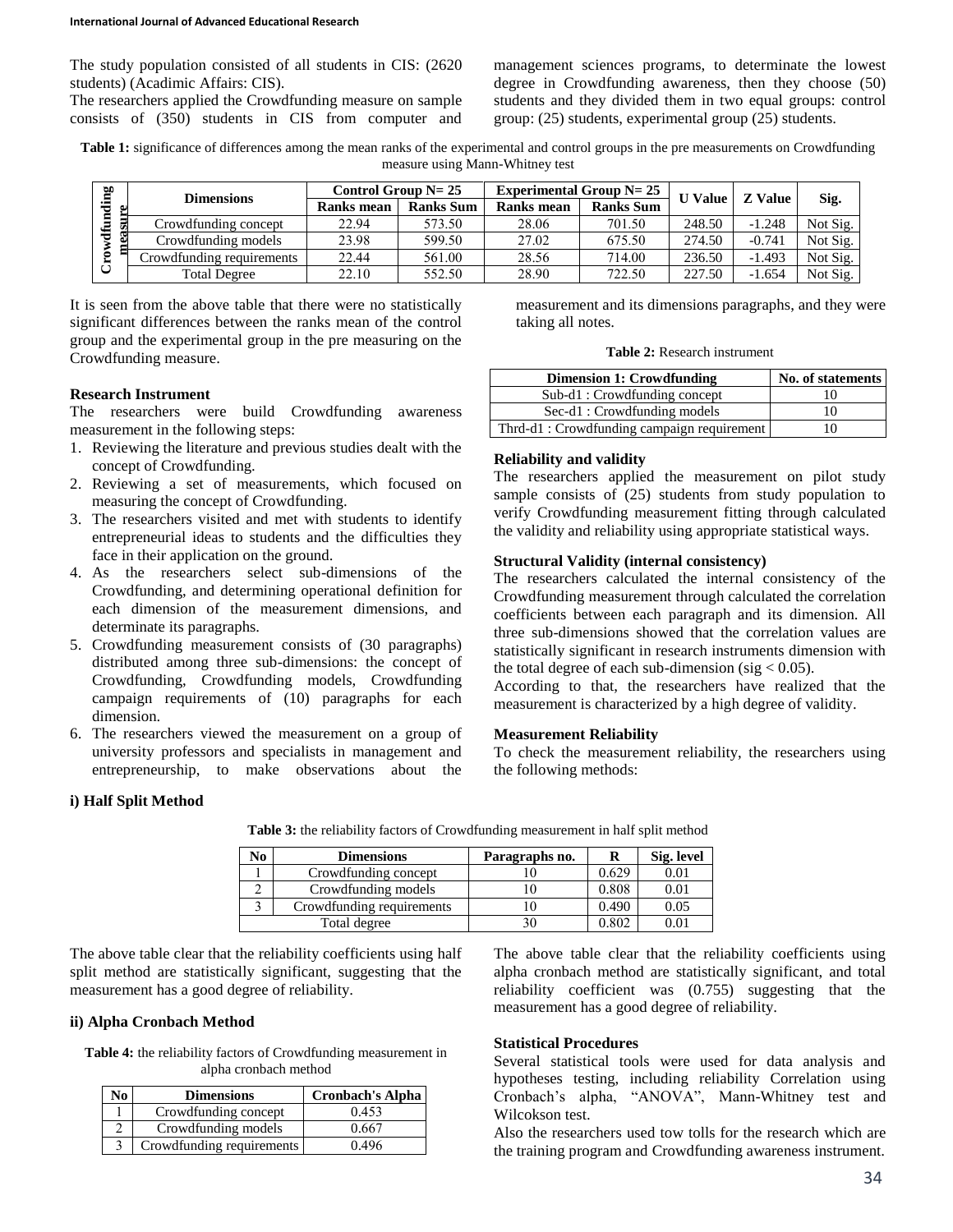#### **8. Data Analysis and Discussion of Results**

**First hypothesis Answer which states:** There were statistically significant differences between the mean of the experimental group and the control group in post measurement on the Crowdfunding questionnaire for the experimental group.

To answer this hypothesis the researchers was used the Mann-Whitney test, as in the table 4.

**Table 5:** differences in the averages of the ranks and the total ranks among the members of the experimental group and the control group in the post measurement using the Mann Whitney test

| <b>Dimensions</b>         | <b>Sample</b>                    | No. | <b>Rank mean</b> | <b>Rank sum</b> | $\boldsymbol{U}$ | Z        | Sig,  |
|---------------------------|----------------------------------|-----|------------------|-----------------|------------------|----------|-------|
| Crowdfunding concept      | experimental                     | 25  | 37.04            | 926.00          | 24.00            | $-5.605$ | 0.000 |
|                           | control                          | 25  | 13.96            | 349.00          |                  |          |       |
|                           | experimental                     | 25  | 36.34            | 908.50          | 41.50            | $-5.268$ | 0.000 |
| Crowdfunding models       | control                          | 25  | 14.66            | 366.50          |                  |          |       |
| Crowdfunding requirements | experimental                     | 25  | 36.74            | 918.50          | 31.50            |          | 0.000 |
|                           | 356.50<br>25<br>14.26<br>control |     |                  | $-5.466$        |                  |          |       |
|                           | experimental                     | 25  | 37.50            | 937.50          | 12.50            | $-5.824$ | 0.000 |
| Total degree              | control                          | 25  | 13.50            | 337.50          |                  |          |       |

Table Z value on free degree (24), and signification level  $(0.05) = 2.04$ 

Table Z value on free degree (24), and signification level  $(0.01) = 2.73$ 

We note from the previous table, that no statistically significant difference between the control and experimental groups in the post measurement differences in favor of the experimental group and this validates the hypothesis.

**Second Hypothesis Answer Which States:** There are

statistically significant differences between the mean of the experimental group in both pre and post measurement on the Crowdfunding for post-measurement.

To answer this hypothesis the researchers was used the wilcoxon test, as in the table 6.

Table 6: Wilcoxon test results, and Z value for differences in the mean ranks and the total ranks among the members of the experimental group in the pre and post measurement using the wilcoxon test

| <b>Dimensions</b>         | <b>Ranks</b>   | No.      | Rank mean | <b>Rank sum</b> | Z                                            | Sig.  |
|---------------------------|----------------|----------|-----------|-----------------|----------------------------------------------|-------|
|                           | Negative ranks |          | 3.00      | 3.00            | $-4.292$<br>$-4.104$<br>$-4.184$<br>$-4.346$ | 0.000 |
| Crowdfunding concept      | Positive ranks | 24       | 13.42     | 322.00          |                                              |       |
|                           | <b>Ties</b>    | $\theta$ |           |                 |                                              |       |
|                           | Negative ranks | 3        | 3.33      | 10.00           |                                              |       |
| Crowdfunding models       | Positive ranks | 22       | 14.32     | 315.00          |                                              | 0.000 |
|                           | <b>Ties</b>    | $\theta$ |           |                 |                                              |       |
|                           | Negative ranks | 2        | 3.50      | 7.00            |                                              | 0.000 |
| Crowdfunding requirements | Positive ranks | 23       | 13.83     | 318.00          |                                              |       |
|                           | <b>Ties</b>    | $\theta$ |           |                 |                                              |       |
|                           | Negative ranks |          | 1.00      | 1.00            |                                              | 0.000 |
| Total degree              | Positive ranks | 24       | 13.50     | 324.00          |                                              |       |
|                           | Ties           | $\Omega$ |           |                 |                                              |       |

We note from the previous table, that there are statistically significant differences between pre and post measurement in the experimental group in favor of the post measurement and this validates the hypothesis.

**Table 7:** illustrates the value of Z, eta squared and the training program impact of Crowdfunding measure dimensions using ETA square ( $\eta$ 2)

| <b>Dimensions</b>         |          | 27.      | (n2)  | <b>Impact Size</b> |
|---------------------------|----------|----------|-------|--------------------|
| Crowdfunding concept      | $-4.292$ | 18.42126 | 0.957 | large              |
| Crowdfunding models       | $-4.104$ | 16.84282 | 0.725 | large              |
| Crowdfunding requirements | $-4.184$ | 17.50586 | 0.948 | large              |
| Total degree              | $-4.346$ | 18.88772 | 0.980 | large              |

To find out the size of the impact of the independent variable (training program) in the Crowdfunding awareness (the dependent variable) researchers used the  $(n2)$  that has been shown a large size impact, demonstrating the effectiveness of the training program.

**Third Hypothesis Answer Which States:** There are no

statistically significant differences between the mean of the experimental group in both post and tracking measurement on the Crowdfunding.

To answer this hypothesis the researchers was used the wilcoxon test, as in the table 8.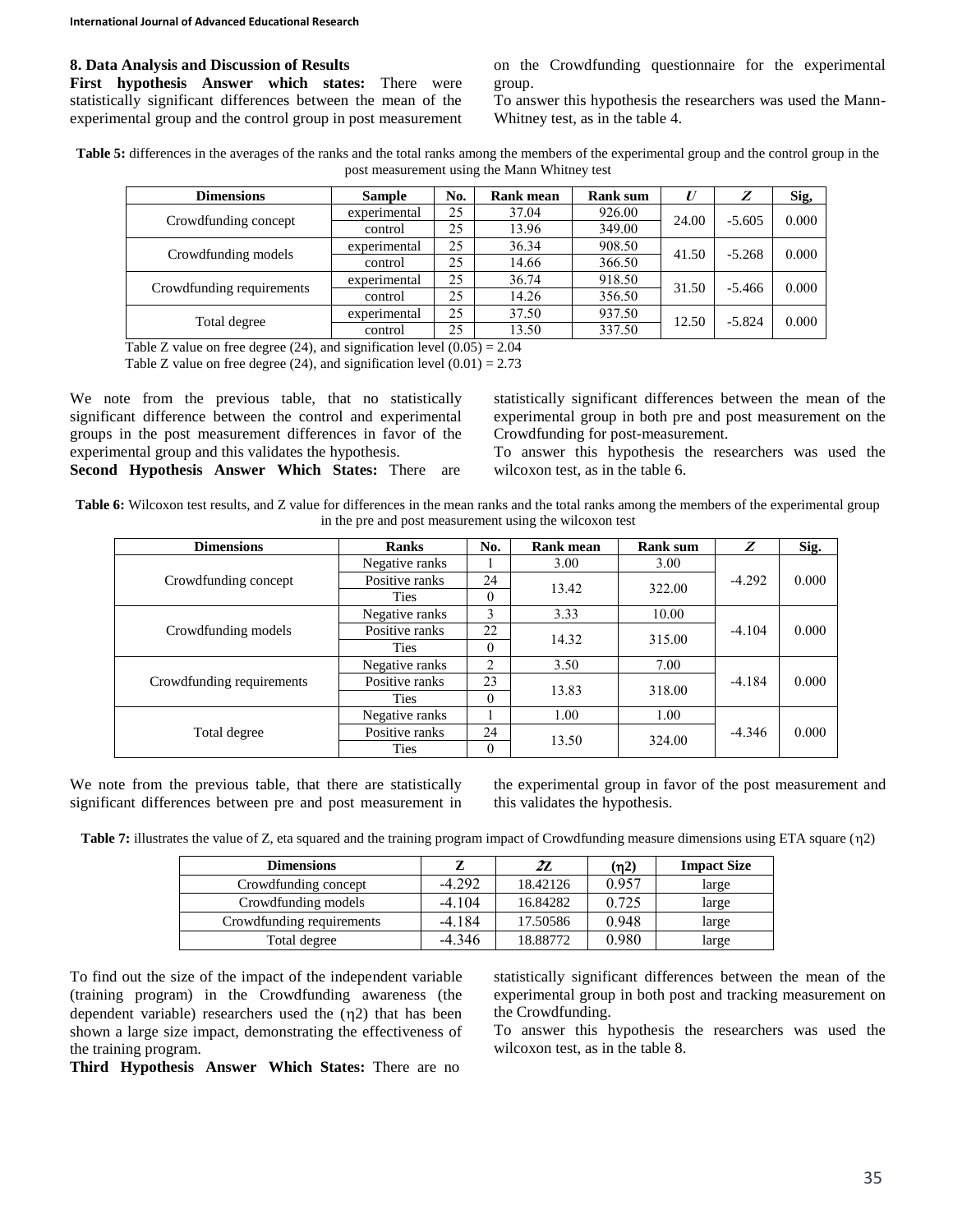| Table 8: wilcoxon test results, and Z value for differences in the mean ranks and the total ranks among the members of the experimental group in |  |
|--------------------------------------------------------------------------------------------------------------------------------------------------|--|
| the post and tracking measurement using the wilcoxon test                                                                                        |  |

| <b>Dimensions</b>         | <b>Ranks</b>   | No.          | Rank mean | <b>Rank sum</b> | Z                                                          | Sig.  |
|---------------------------|----------------|--------------|-----------|-----------------|------------------------------------------------------------|-------|
|                           | Negative ranks | 3            | 12.58     | 163.50          |                                                            | 0.094 |
| Crowdfunding concept      | Positive ranks | 8            | 8.44      |                 | $-1.674$<br>67.50<br>181.50<br>$-1.329$<br>94.50<br>114.00 |       |
|                           | <b>Ties</b>    | 4            |           |                 |                                                            |       |
|                           | Negative ranks | 12           | 15.13     |                 |                                                            | 0.184 |
| Crowdfunding models       | Positive ranks | 11           |           |                 |                                                            |       |
|                           | <b>Ties</b>    | 2            | 8.59      |                 |                                                            |       |
|                           | Negative ranks | 11           | 10.63     |                 | $-0.407$                                                   | 0.684 |
| Crowdfunding requirements | Positive ranks | 11           | 12.64     | 139.00          |                                                            |       |
|                           | <b>Ties</b>    | 3            |           |                 |                                                            |       |
|                           | Negative ranks | 18           | 12.75     | 229.50          |                                                            |       |
| Total degree              | Positive ranks | $\mathbf{r}$ | 13.64     | 95.50           | $-1.804$                                                   | 0.071 |
|                           | <b>Ties</b>    | $\Omega$     |           |                 |                                                            |       |

We note from the previous table, that there are no statistically significant differences between post and tracking measurement in the experimental group and this validates the hypothesis

### **9. Conclusion**

- New concepts always need more attention from community leaders and institutions. Academic institutions play a main role in increasing the awareness of new phonemes. Crowdfunding as a new concept needs more attention and declaration to the community, especially in poor communities where there are high unemployment and less work opportunities.
- Crowdfunding as a new financing tool benefits are uncountable and including all kind of projects, beginning from charity goals to technology inventions.
- **The results of the research showed that differences** between the treatment and control groups is exist. Also there were statistically significant differences between the pre and the post measures of the treatment group in favor of the post measures.
- Those results indicate the need of more orientation toward declaration about Crowdfunding in the community, more workshops, training programs, events, …
- Also this step need to provide participants from students with physical and moral incentives, help them to get used from each chance they can, encourage them to innovate and to be creative.
- Microfinance has become a tool of democratisation of entrepreneurship funding, while Crowdfunding potentially opens entrepreneurship funding to masses. Combining both Crowdfunding and microfinance can lead to an acceleration of poverty eradication.

### **4. References**

- 1. Ahlers Gerrit KC. Cumming, Douglas, Günther, Christina, Schweizer, Denis Signaling in Equity Crowdfunding, York University, Ontario, Canada, 2015, 1-45.
- 2. Arets M, Kleverlaan R, Lutgendorff M, Vliet K. Crowdfunding: beyond the hype, Eburon Academic Publishers, Netherlands, 2014.
- 3. Attuel-Mendes L. Crowdfunding and Crowdmicrofinance, an Evolution of Models for Entrepreneurship of the Poor, Open Access Library Journal. 2016; 3:1-7.
- 4. Balboni Bernardo, Kocollari Ulpiana, Pais Ivana. How Can Social Enterprises Develop Successful Crowdfunding Campaigns?, 14th EURAM Conference, Waves And Winds Of Strategic Leadership For Sustainable Competitiveness, Valencia, 2014; 4-7:1-23, Italy.
- 5. Bruton Garry, Khavul Susanna, Donald Siegel, Wright Mike. New Financial Alternatives in Seeding Entrepreneurship, Entrepreneurship Theory and Practice, 2015; 39(1):9-26.
- 6. Calic G, Mosakowski E. Kicking Off Social Entrepreneurship: How A Sustainability Orientation Influences Crowdfunding Success, Journal of Management Studies. 2016; 53(5):738-767.
- 7. Cumming Douglas J, Leboeuf Gael, Schwienbacher Armin. Crowdfunding Models: Keep-it-All vs. All-or-Nothing, Faculté de Finance, Université Lille Nord de France, 2014, 1-33.
- 8. Deffains-Crapsky Catherine, Sudolska Agata. RadicaL Innovation and early Stage Financing Gaps: Equity-Based<br>Crowdfunding Challenges. Journal of Positive Crowdfunding Challenges. Journal of Positive Management. 2014; 5(2):3-19.
- 9. Freedman D, Nutting M. equity crowdfunding for investors, Wiley & Sons, 2015.
- 10. Hazen Thomas. Crowdfunding or fraudfunding?, North Carolina Law Review, 2012; 90:1735-1770.
- 11. InfoDev. Crowdfunding's Potential for the Developing World, Finance and Private Sector Development Department. Washington, DC: World Bank, 2014.
- 12. Josefy M, Dean T, Albert L, Fitza L. The Role of Community in Crowdfunding Success: Evidence on Cultural Attributes in Funding Campaigns to Save the Local Theater, Entrepreneurship Theory And Practice, 2016; 11(16):1042-2587.
- 13. Kuppuswamy V, Bayus B. Does my contribution to your Crowdfunding project matter?, 2017; 32:72-89.
- 14. Lehner Othmar M. Crowdfunding social ventures: a model and research agenda, Venture Capital. An International Journal of Entrepreneurial Finance. 2013; 15(4):1-23.
- 15. Moisseyev Alexey. Effect of Social Media on Crowdfunding Project Results, University of Nebraska – Lincoln, 2013, 1-45, USA.
- 16. Schwartz Andrew. Crowdfunding Securities, Notre Dame Law Review, 2013; 88(3):1457-1489.